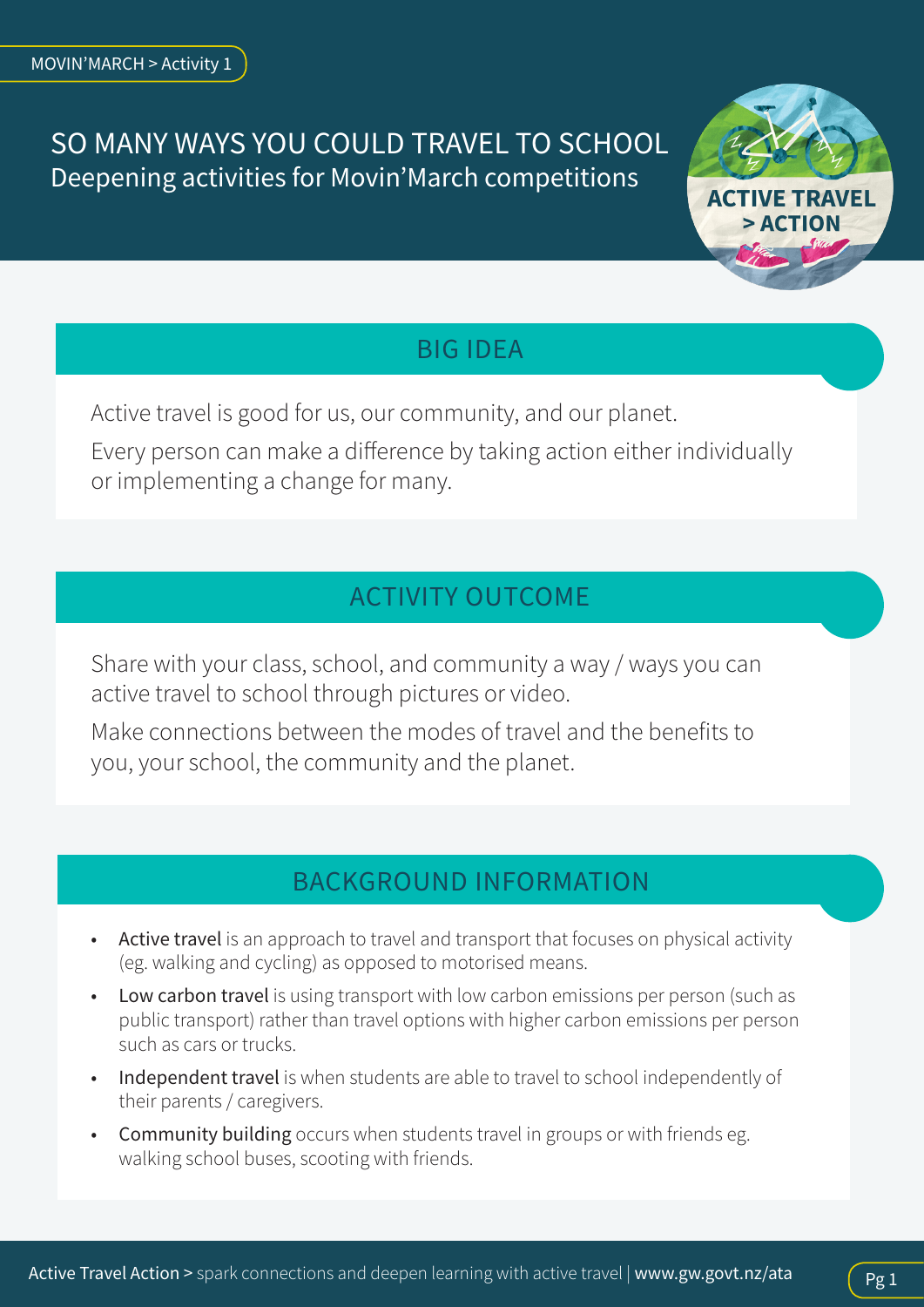## SO MANY WAYS YOU COULD TRAVEL TO SCHOOL Deepening activities for Movin'March competitions



### Tune in

Create a brainstorm together of all the ways you could travel to school: ways from the past, the present, ways from around the world, ways from the future.

### Resources

Article of how a Eastbourne student raised money by travelling to school at least 10 different ways > [http://www.stuff.co.nz/dominion-post/capital-life/69630295/james-spices-up-the](http://www.stuff.co.nz/dominion-post/capital-life/69630295/james-spices-up-the-school-run-to-helpbaby-mila)[school-run-to-helpbaby-mila](http://www.stuff.co.nz/dominion-post/capital-life/69630295/james-spices-up-the-school-run-to-helpbaby-mila)

#### Videos of other incredible ways children around the world get to school

- Yellow School Boats > <https://www.youtube.com/watch?v=6gubMaWgaYg>
- On The Way to School Documentary Trailer > [https://www.youtube.com/](https://www.youtube.com/watch?v=eIsQ0B43Q9Y) [watch?v=eIsQ0B43Q9Y](https://www.youtube.com/watch?v=eIsQ0B43Q9Y)
- 20 most dangerous and unique routes kids take to get to school > [http://kid101.com/20](http://kid101.com/20-most-dangerous-and-unique-routes-kids-take-to-get-to-school/) [most-dangerous-and-unique-routes-kids-take-to-get-to-school/](http://kid101.com/20-most-dangerous-and-unique-routes-kids-take-to-get-to-school/)

### Books to read on video - real and imaginative ways of getting to school

- This is the way we go to school book > <https://www.youtube.com/watch?v=1eBZAh1lN2E>
- How will I get to school this year book > [https://www.youtube.com/watch?v=Pgap\\_j812WE](https://www.youtube.com/watch?v=Pgap_j812WE)

- Out of all the possible ways to travel, identify which methods are active travel (Junior).
- Identify which of these methods are also low carbon, encourage independence, build community (Senior).

### SORTING OUT **MAKING CONNECTIONS**

- Select one of the methods of active travel from what was identified earlier.
- Find out what the benefits would be for you as a: traveller, your whānau, for your community, the air (Ranginui) and the earth (Papatūānuku).
- Express a personal opinion on how you feel about the way you get to school and explain why.